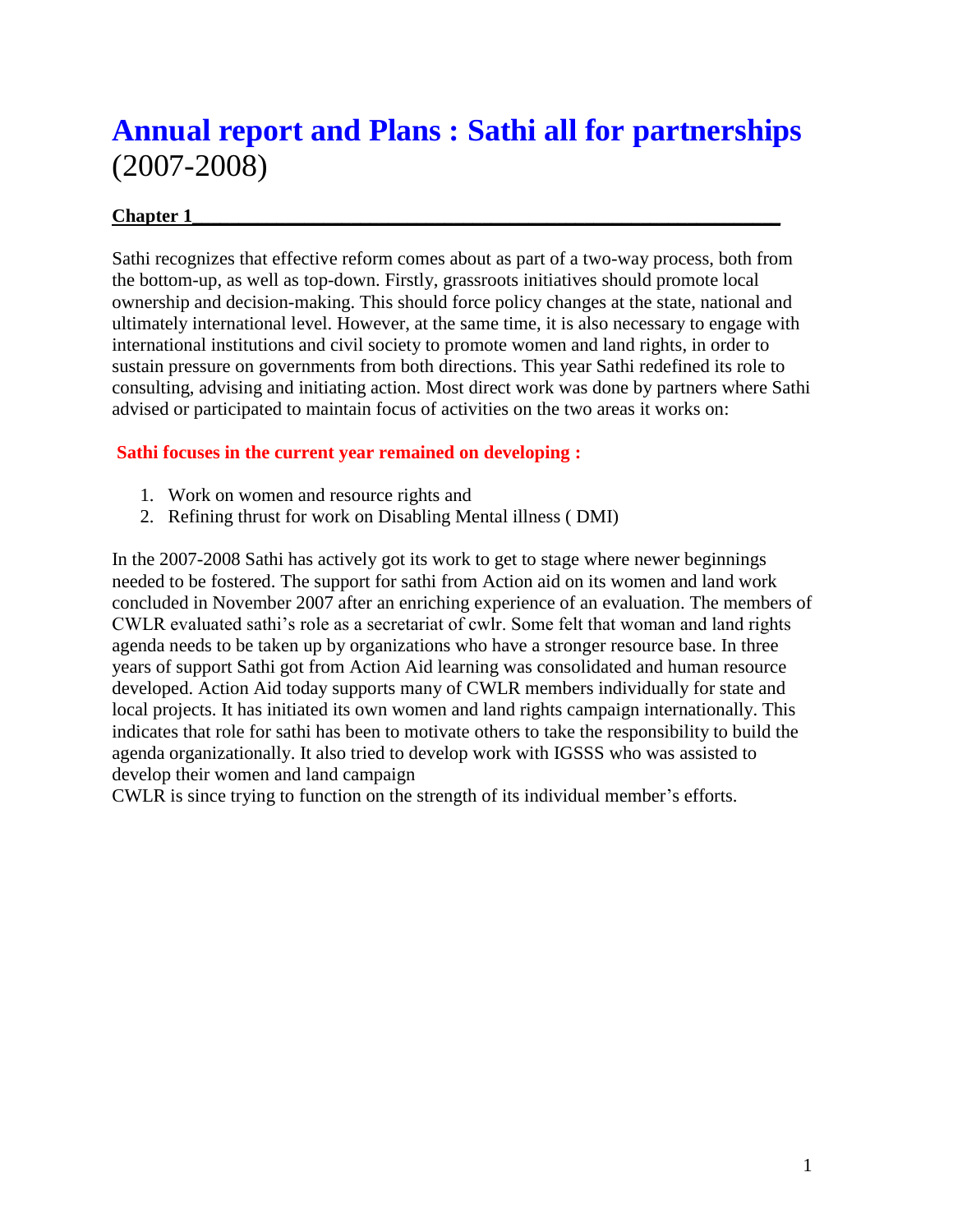# **Advocacy and lobby for women land and resource rights:**

## **Introduction**

Sathi is the secretariat for the Consult for Women and Land Rights (CWLR). CWLR is a global forum of local national and international NGO's and Networks, lobbying and advocating for policies, law reform, programs and administrative mechanisms to increase resource base, including land rights for vulnerable and disadvantaged women.

When Sathi set up CWLR in 2004 not may groups were working to ensure equal access to, control and ownership over land and resources for women. Sathi organized many events and participate in different events to uphold women's housing and land and resource rights. Towards December 2007 sathi began documenting who has done what in women's access to productive resources. It was a revelation to see that work on the issue has increased in the past four years of Sathi's existence. A large number of people are taking this issue as their own agenda. Different groups – some of who are cwlr members, have taken up work on women and land rights in four different thematic areas.

### **Thematic Areas**

*Muslim Women Tribal Women Urban Women Women in Agriculture*

## **Each thematic group has ideas on how to increase women's ownership on land and resources rights**

This achievement has come about due to individual efforts of constituents of cwlr but the information sharing between members has definitely enriched each organizations strategy CWLR members continued to advocate for a single window approach to women's land and resource rights in different events through out the year. Most support has been to develop other organizations to strengthen their agenda and developing sathi's own experience and research in urban women and land rights.

## **Events and outcomes**

### *Local*

*1.* **Bhopal consultation** with IGSSS partners, action aid partners AKF and groups working in MP (28<sup>th</sup> March, 2008) objective: To share report on the status of women and land work in MP written by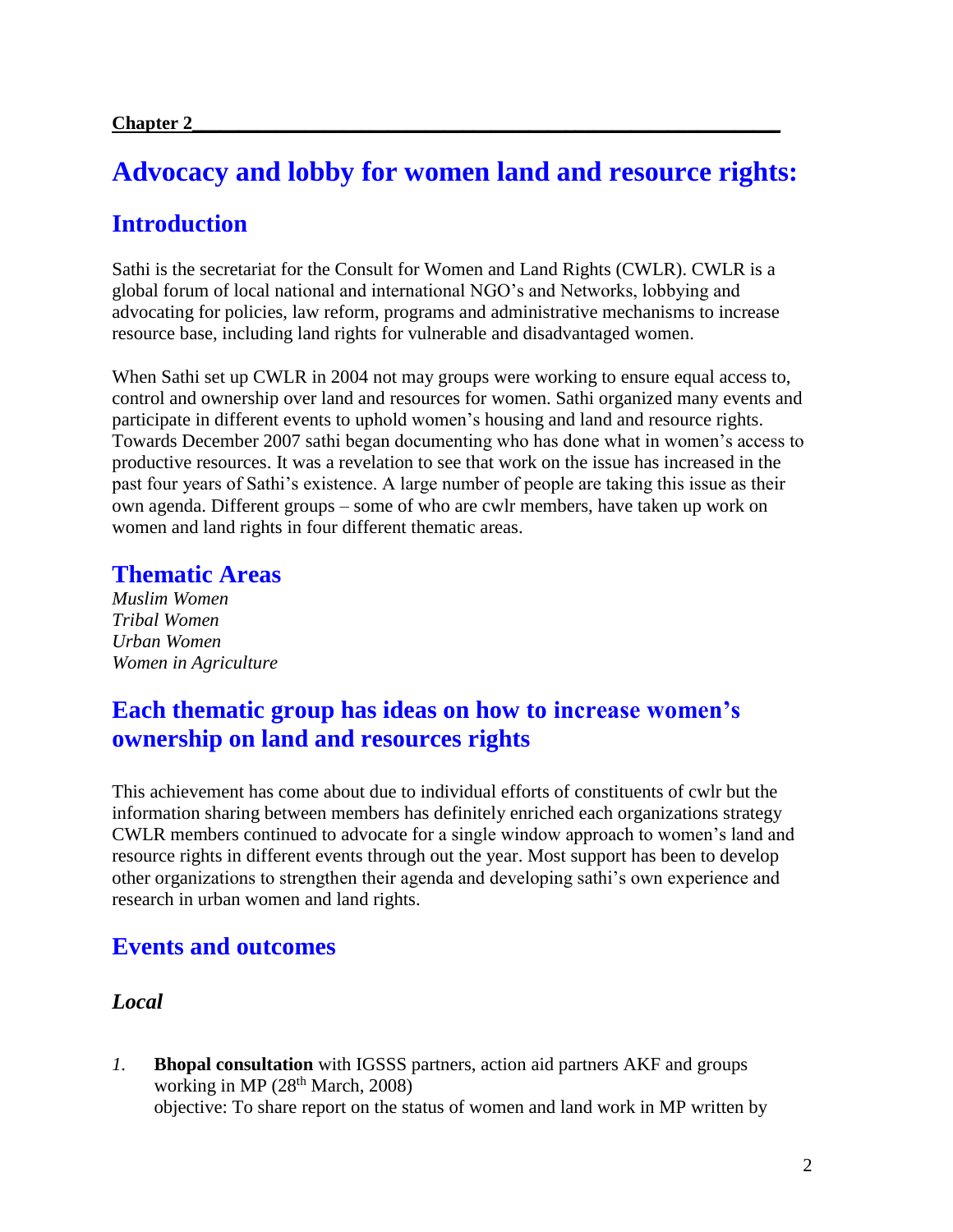Samvad and Sathi all for partnerships for IGSSS *outcome: Discussion with local groups took place*

2. **Developing demonstrations for WRRA** with Nirmana, positive women network, Women struggle committee, UNIFEM, WGWLO, GNSP, Navrachna and Steps.(18<sup>th</sup>- $28<sup>th</sup>$  January,  $2008$ )

objective: UNIFEM supported meetings between CWLR members and Positive women to see how demonstrations can be drafted for women to get resource rights *outcome: Women at local level do not have support to develop project proposals to submit locally to authorities. Most women do not want to work collectively as they are not trained to function that way*

*3.* **Unorganised sector workers and resource rights Seminar organized by Nirmana** with Nirmana, Jagori, Mahila Daxita Samiti, NAPM, Workers Solidarity Front, Sathi, and other workers groups deposed to NCW representatives  $(20<sup>th</sup>$  November, 2007) objective: This national seminar and lobby effort supported by DCA introduced the aspects of resource rights for women workers and lobbied NCW member to consider the advocacy for the same

*outcome: Newer groups got introduced to the link of women workers resource rights and a petition from the workshop was given to the Members of parliament*

- *4.* **Interfaith Journey I** supported by ICP got together Sathi, Parcham, Adithi, Bahin, Disha and GEAG  $(15<sup>th</sup> - 30<sup>th</sup>$  November, 2007) objective: CWLR members from three different religions traveled to explore for themselves resource rights in relation to their lives. *outcome: The women discovered dividers and connectors between themselves to strengthen their own ideas for search for resources*
- 5. **CWLR members meeting** with 18 CWLR members (18<sup>th</sup> October, 2007) objective: Members met at CWLR to develop joint action programs *outcome: The journey for interfaith was planned as well impacting discourse with DFID supported PACs program*
- 6. **Tribunal against Poverty organized by WNT campaign** with WNT campaign members  $(17<sup>th</sup> October, 2007)$ objective: CWLR members spoke at tribunal on lack of land rights increasing poverty levels of community *outcome: A delegation spoke to the President of India and media. CWLR participated as one of the core team of the organizers*
- 7. **Evaluation of Sathi as a CWLR secretariat** with CWLR members Prayaya, Parcham and Disha who were met during two field trips. 30 Members got together at UNIFEM office in Delhi to discuss future work  $(1<sup>st</sup> - 15<sup>th</sup>$  July, 2007) objective: To look at strengths and challenges faced by the secretariat in supporting CWLR

*outcome; 35 Members got an opportunity to review Sathi's contribution for CWLR and mandated extension of the role till the next three years*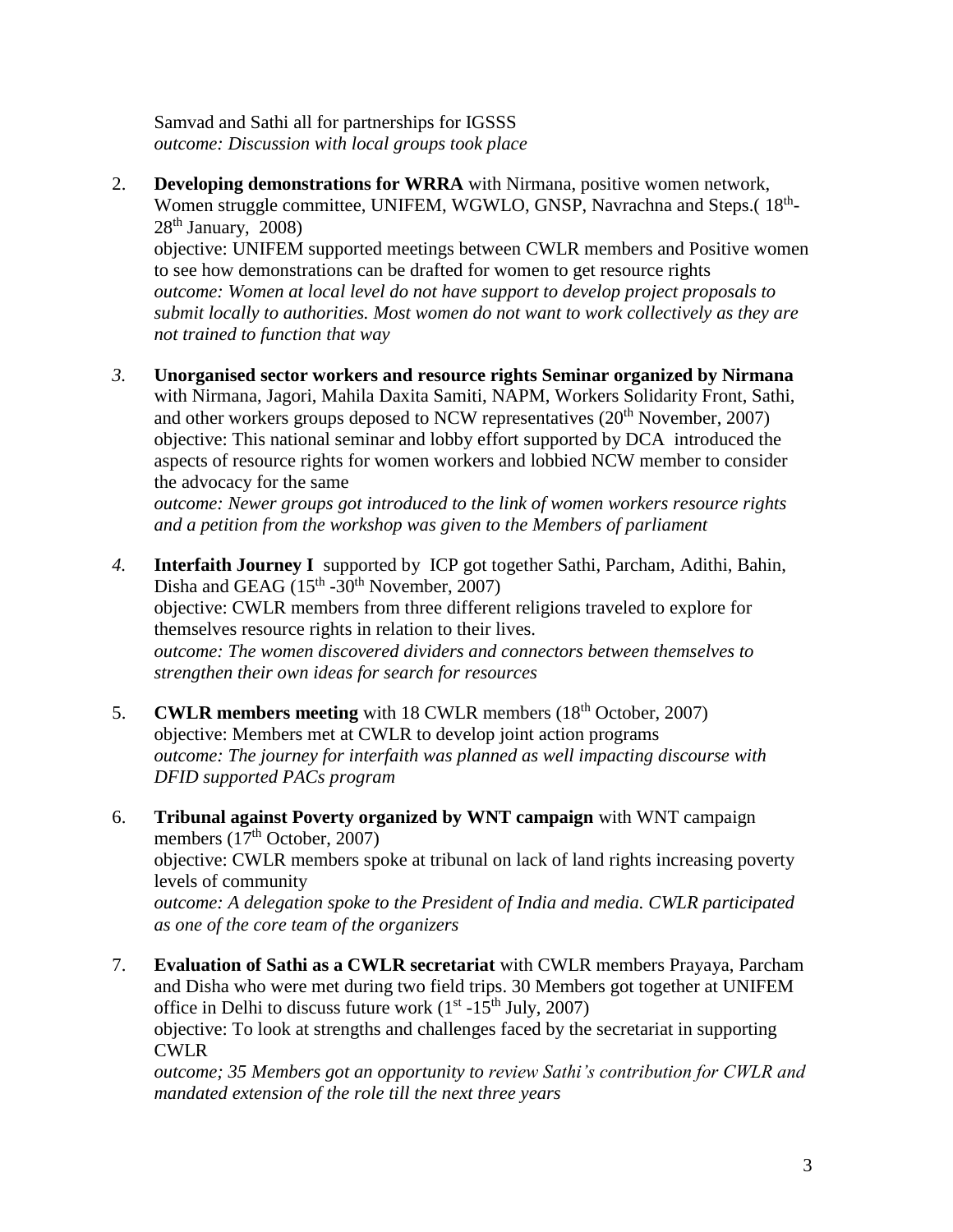- 8. **IGSSS North India Consultation on women and Land in Lukhnow** with IGSSS partners in North India  $(28<sup>th</sup> - 29<sup>th</sup>$ June, 2007) objective; Two CWLR members were invited to speak on the work at national level *outcome: Organizations talked of women and land rights work experience and developed work in their work to report back at a similar workshop after two months in Lukhnow*
- 9. **Peoples Conclave, Action Aid, Hyderabad. CWLR representatives attended the conclave** with Action Aid staff and partners, CWLR- Samreen Usmani, Siddmma, WRAG, Vakeel Ahmad  $(11<sup>th</sup> – 14<sup>th</sup> June, 2007)$ objective: To impact Action Aid's agenda on Women and Resource Rights *outcome: Demand for women's land and resource right were presented in the plenary session on both the days*
- *10.* **NCW workshop on Resource rights ,Ita Nagar** with Ms Seema khot represented CWLR and Ms Jarjume Ete invited seven commission for women from NE states( $7<sup>th</sup>$ -8<sup>th</sup> June, 2007) objective: Exploring what women and land rights exist in North east states of India

*outcome: The state commission for women got recommendations on women and land rights for further action*

- *11.* **Resource mapping training, in Orissa** with Seema Khot, Vishwanath Todkar , Sharanya and partners  $(25<sup>th</sup> - 29<sup>th</sup>$  May, 2007) objective: To train Action Aid partners to include women and resource issues in resource mapping at local level
- *12.* **Ekta Parishad National consultation, VYK, Delhi** with Ekta Parishad, National Forest Forum, WGWLO, MVLM, Sathi, Bharthi Trust, DFID Pacs partners and others  $(12<sup>th</sup> - 14<sup>th</sup>$  May, 2007) objective: to organize Janadesh events *outcome: Sathi Demanded that women should lead Janadesh*
- 13. NCW meeting on women and resources with WSC, PI, NCW and CWLR(4<sup>th</sup>-5<sup>th</sup>) April, 2007) in Chennai objective: review recommendations on Tsunami follow up *outcome: Government asked why NCW recommendations provide relief to women under Tsunami was not followed up*

### *International*

1. Commission for sustainable development , New York ( March 2008 ). Intensive email and phone discussions took place between representatives of UN habitat, WOCAN, and others to raise issue of women and resource rights at the CSD. Meena Bilgi represented CWLR to speak on the issue at the CSD.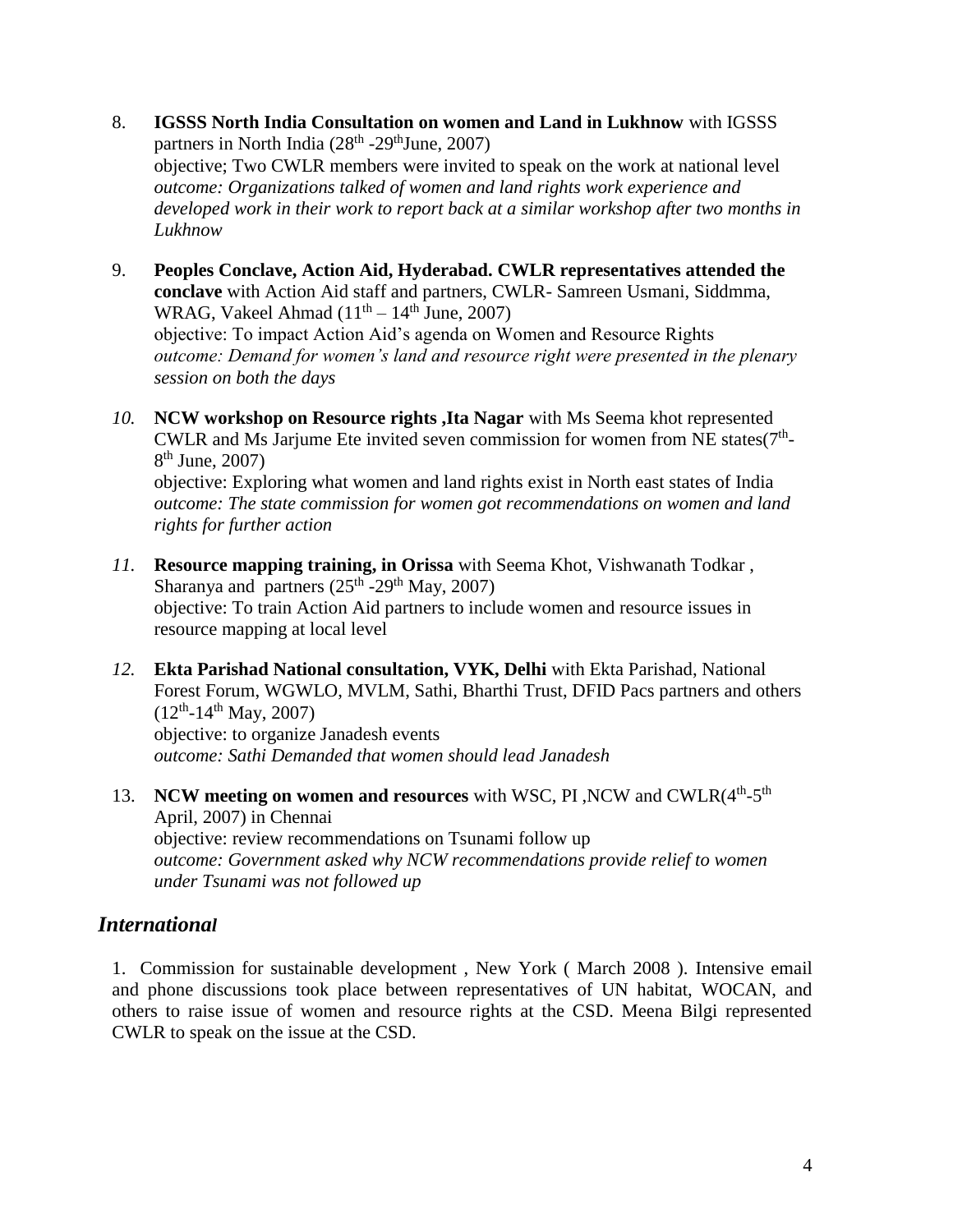2. Women and housing seminar organized by HIC in Barcelona (Feb 2008 ): **HIC consultation on women and housing** with HIC members, COHRE and others were invited by DESC and government of Catalunia.( February 2008)

objective: Summation of UN Rapportuers consultation on the issue across the globe *outcome: Sathi shared CWLR experience at this international forum*

3. The Outreach event for The 4<sup>th</sup> International Conference on Federalism  $3<sup>rd</sup>$  to  $7<sup>th</sup>$ November, 2007 . 55 CWLR members across 6 states from India got together on 6<sup>th</sup> November, 2007) with presentation on four thematic areas. objective: CWLR members clarified agenda according to the thematic focus they created for them selves for.

O*utcome: A report was drafted for a presentation to the international conference on Federalism*

- 4. Lobby for representation at global land tools meeting of the UN habitat at Nairobi Kenya (October 2007 ). Dr Abbey Ziwa was prepared to present tools prepared by CWLR. The attempt to gain larger representation was got constrained due to resource crunch
- 5. **ICCO food rights consultation in Nepal** with Seema Khot participated on behalf of CWLR. Ms Tanushree Saxena organized the participation  $(17<sup>th</sup>-21<sup>st</sup>$  April, 2007) Objective: on Input to develop ICCO strategy to include Women and land rights  *Outcome: Issue taken up by ICCO*
- *6.* **Meeting at UNIFEM,Katmandu** organized by Tanushree and Shivani with CSRC, WOREC, Action Aid, Paryay (23rd  $25<sup>th</sup>$  April, 2007) objective:CWLR lobby in Nepal *outcome: Groups in Nepal got interested to do resource mapping*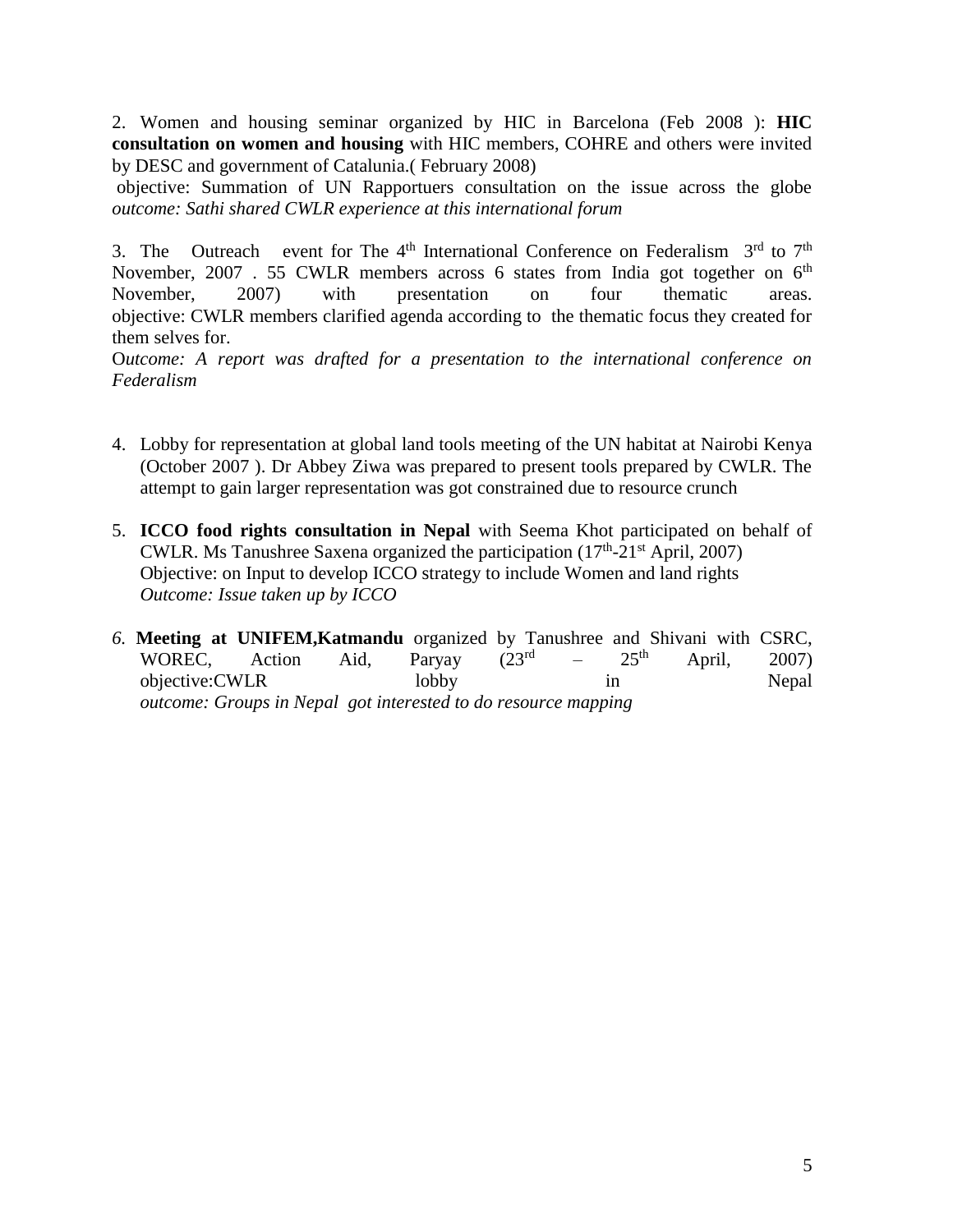# **DMI**

# **Introduction\_\_\_\_\_\_\_\_\_\_\_\_\_\_\_\_\_\_\_\_\_\_\_\_\_\_\_\_\_\_\_\_\_\_\_\_\_**

Sathi aims at partnership for a movement to achieve highest levels of `wellness' and coping skills for persons with mental health/illness and their families. DMI has been another planned area of intervention for Sathi in the past two years apart from the Land Rights work. Sathi has continued to share the concept with organizations it sought partnership on the issue.

The newspapers report greater interest in the field of mental health this year and this is due to efforts made by sathi and its partners in sending messages to different ministries and speaking at events organized by others. Yet gaps exist in understanding the issues from the perspectives of those affected and their families. The gap in this understanding is reflected in the policies, strategies and approach to work be it rural or urban areas, cutting across all economic classes. These are most often developed on an understanding developed from individual case profiles and anecdotal evidences. The strategies continue to have a strong medical approach. A non-medical resolution needs to be worked upon to integrate those affected and their families in a manner **that brings them dignity, improved quality of life and long-term security**.

There is a need to innovate and create opportunities to achieve the highest levels of wellness and dignity. It will be much more than helping individuals just stay well. In most instances the current approach is to silence them through medication so that the families and those around can get on with their lives and in extreme cases abandoned on the roads or in institutions.

Our aim is to create opportunities to try out new ways to **redefine care and rehabilitation strategies and initiatives**.

This could be done through a pilot programme comprising of a center with outreach services in close partnership with those affected and other primary stakeholders (medical fraternity that includes psychiatrists, general physician, nutritionist, alternative health therapists, sports physicians and tie ups with local services where the family lives; social development and rehabilitation professionals; prospective employers, HR networks and mentors). This center will evolve into a resource and referral center in time.

For the past year efforts were made to convince funding agencies as well as corporate houses to support this idea. Discussions at KPMG and Areva made us prepare different kinds of presentations on how we could get supported. No agency can spend precious resources to develop concepts but they could support tangible and visible out put from work.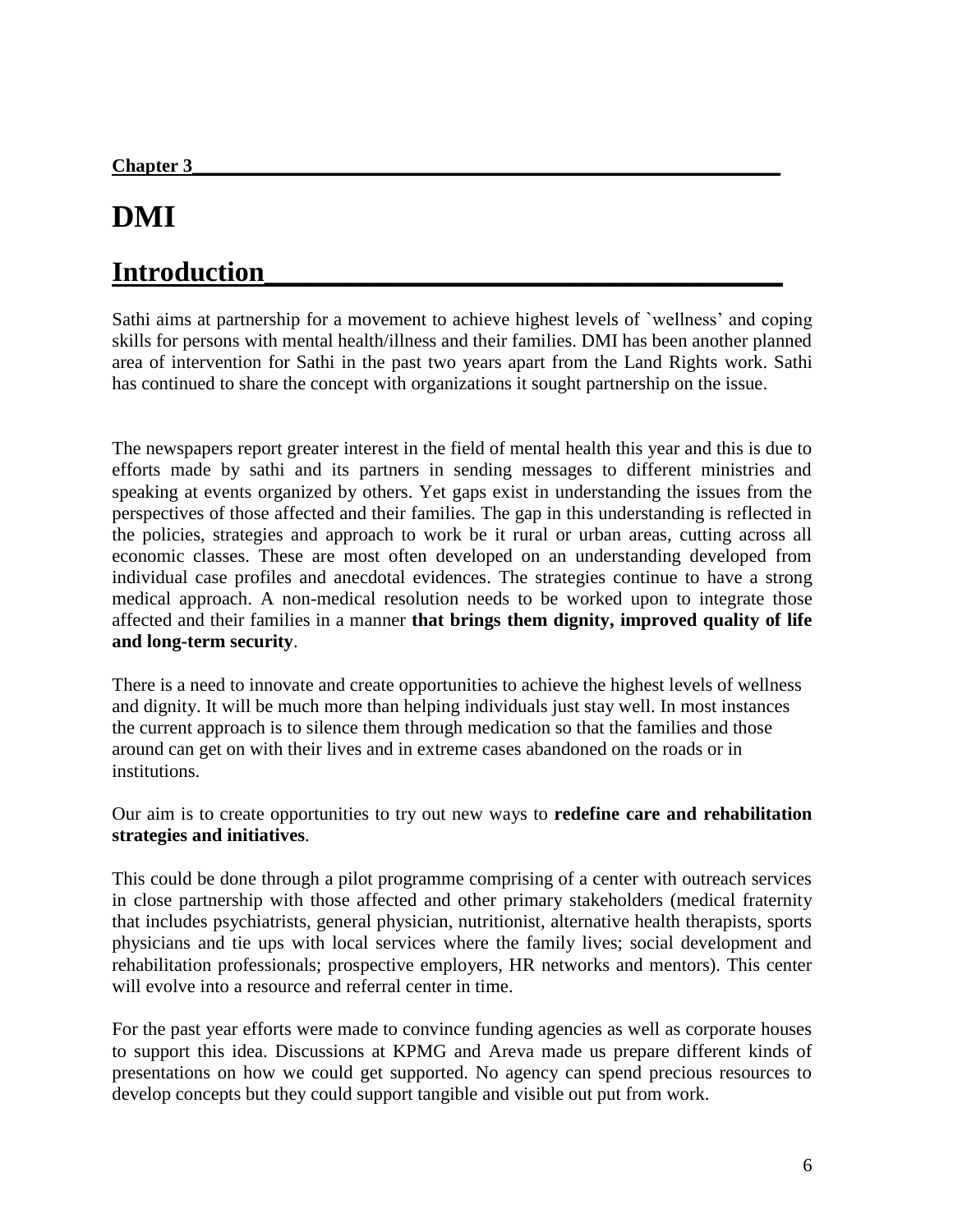Thus we tried to develop the idea of a centre that will innovate and create opportunities to build on the strengths of the individual/family. Even though Sathi does not want to engage with the day to day administration and management of an institution, we do not know if we can develop education programs for the patients and their family members on illness management in institutions that may be managed by others. The diagnosis of the illness needs to done by professionals such that efforts to increase the functional capacity of patient and cares can be a reality. We continue to dream that Sathi will facilitate the process reclaiming lives of those affected by mental illness by gathering support for them to develop methods towards integration into healthy and productive living.

For the patient and the related family the pilot centre or different Sathi interventions may encourage the formation of an informed, proactive self-help group. We are not yet sure how to gather the critical mass of people who could initiate other community based family groups in different parts of a city. These will promote the role of the patients and the families as partners in care and rehabilitation by promoting family education on the illness and its dynamics, its day-to-day and long-term management and related coping strategies for support and care leading to better quality of life.

The Objectives of the DMI programme as seen by Sathi:

- $\checkmark$  Conduct situation assessment across economic classes and what is currently available to them
- $\checkmark$  Explore and pilot outreach mental health services in Delhi
- Resourcing and networking with scanning of the government, private and other charitable institutions.
- $\checkmark$  Sensitization workshops for various government depts./ministries, NGOs, family groups

The Intention in time is to build up partnership with and for the persons affected with mental health ailments, the related families towards addressing the cause of the affected groups of people. In order to reach the stated goal we intend to promote active involvement of groups, support capability building initiatives, counseling and sensitization at the family level, network and build alliance with people and larger institutions by forming an informal proactive support group at city / zone level.

### **Project ideas taking shape\_\_\_\_\_\_\_\_\_\_\_\_\_\_\_\_\_\_\_\_\_\_\_\_\_ Aditha project**

This project is based on a belief that people with mental disorders **CAN** get to a state of living a life independent of many of their present crutches and barriers. Therefore the project visualizes an outcome where many with mental disorders in India will live a life of activity, occupation, fun, taking care of themselves, connected-ness with other people and a part of the living a daily life in this country. We intend to grow the outcome larger over the years. The project intends to create/design a few breakthrough areas by which we can create such an outcome. The details are given below.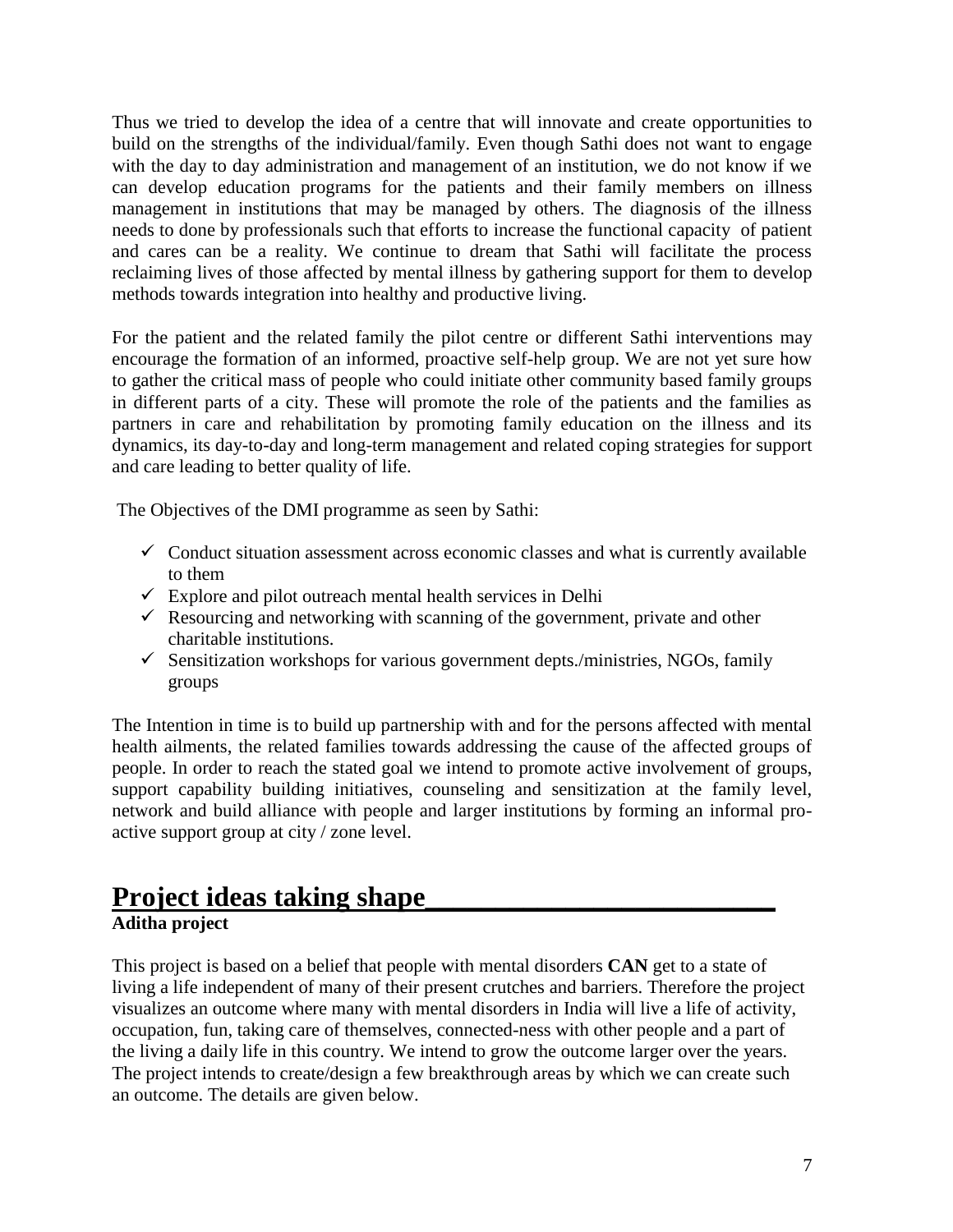People with mental disorders primarily live a life of isolation, humiliation and restraint. Those affected can outgrow the role of a mental health patient needing welfare support if the person affected is perceived and related to as a `person' and not just as a `patient' – for life. To achieve this we need to change perceptions of everyone including of those affected, their families and friends and the larger society. We need to facilitate and create a range of choices and positive experiences to enable affected people lead their lives more successfully.

This is implemented through medication need assistance to patients which is highly qualified by large number of societies. As well as the entire medical treatment provided, we would devote to any kinds of aptitude towards patients in terms of education. We organize number of workshops and mentorship programs to help patients, their families and friends understand the nature and consequences of the mental illnesses. This is a kind of non-medical life time treatment to every single individual. This life time approach in developing country is not only focusing on medication, but also looking at them at people's needs. We will then help them achieving their goal in life by means of social relationship and employment. Self confidence can be established by making more friends outside the world as well as getting a job in their favourite field. This is entirely come out of conservative doctor and patient relationship.

Studies have shown that paid employment speeds their recovery process with enhanced selfworth and confidence. Aditha will enable them towards a career path either working as a employee in a company or establishing their own business by self-employment, which is built on their skills, talents and their individual capacity. Aditha accomplishes this by providing one to one mentorship with service sector along with group training according to what they favours to do. Aditha is about creating and offering services and supports that are individualized, flexible and responsive to this person's changing needs.

#### 1. Select areas that the Project will focus on to get to the Outcome.

#### *a. Life skill building*

- We will train the patients on attaining normal daily living or life activities and help them set short-term, long-term goals and pathways.

- expanding their social sphere can help them to immerse themselves in normal social life.

- we will also deal with education on Budgeting, Finance and Economics as well as Relationship management

- We will take charge of their self-esteem and confidence building, independent thinking and action

#### *b. Income generation*

- Assessment of existing skills, experience and aptitude allows them to build their own business with respect to their own talents and specialities.

- Plan to build from there different pathways
- Existing and potential opportunities employment, group enterprise, entrepreneurship etc
- Approach to the individual person and individual groups
- Working with employers, associations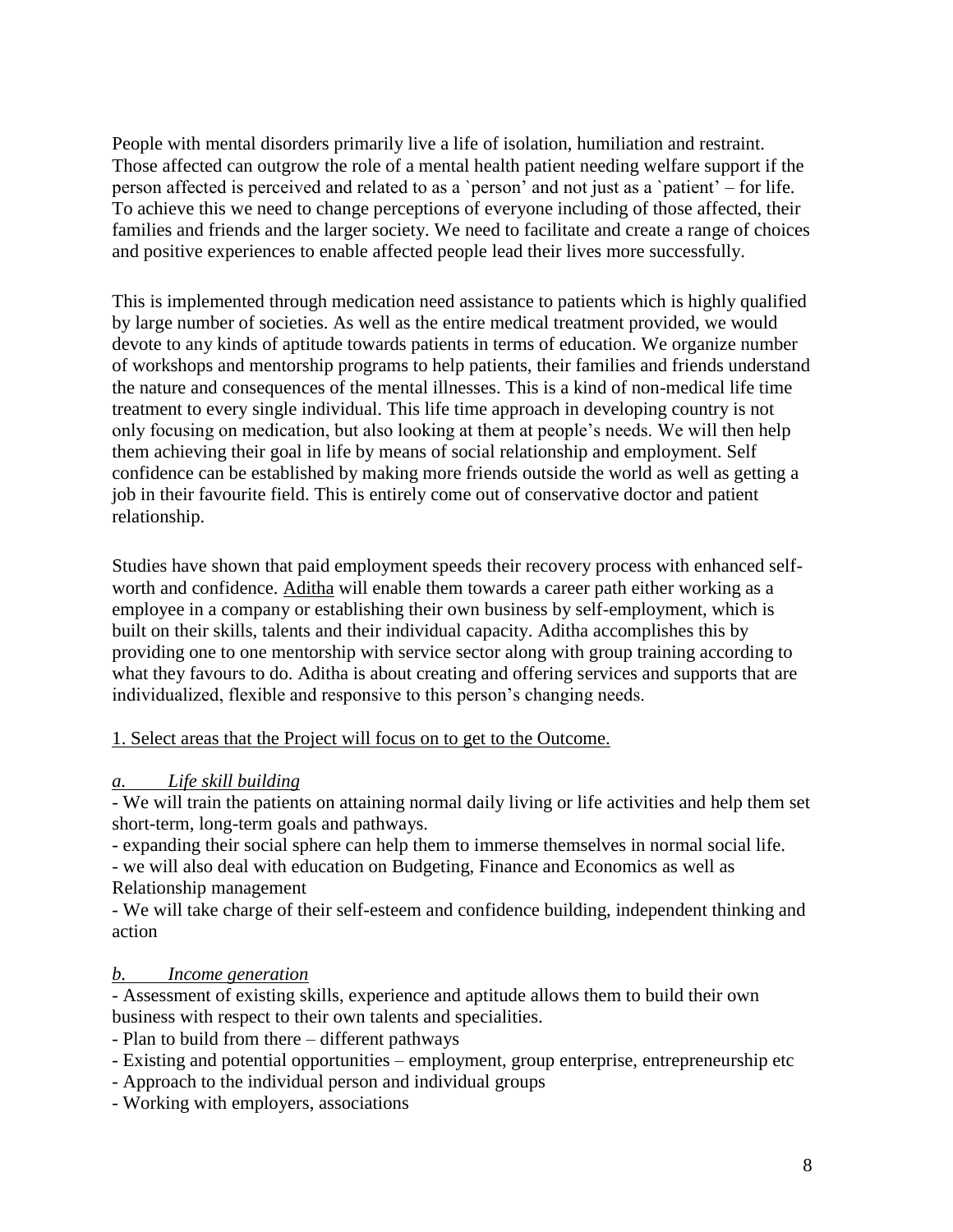2. For Implementation *a. Assessment of needs and planning* Individual level Group formations

Supported education and employment Set standards, protocols, procedures, responsibilities – self, group, family, faculty, employers, center, Entry, exit and transition strategies Supervision, support and monitoring parameters

#### *b. Wherewithal needed*

Tools, games, techniques, practical steps, guidelines Training material Trainers, facilitators, mentors Operational people, systems Manuals, ready reckoners Two volunteers for at least one year to help coordinate and roll out the project

#### **Lobby with stakeholders**

#### **Work with the groups on UN convention on Disability**

Ms Deepika Nair, Executive Director of Sathi has actively engaged with the lobby and drafting of the UN Convention on of Disability to increase language to address concerns related to mental illness and recovery from it.

#### **Consultation in Ashoka hotel**

The consultation organized by Manas and Sathi for Delhi based people took place in May 2007 to discuss the UN convention on disability and the related rights of people with mental illness. Participants were family members and representatives from medical practritioners and other NGOs. Different strategies and approaches to be worked upon on to redefine rights of those troubled with disabling mental illness.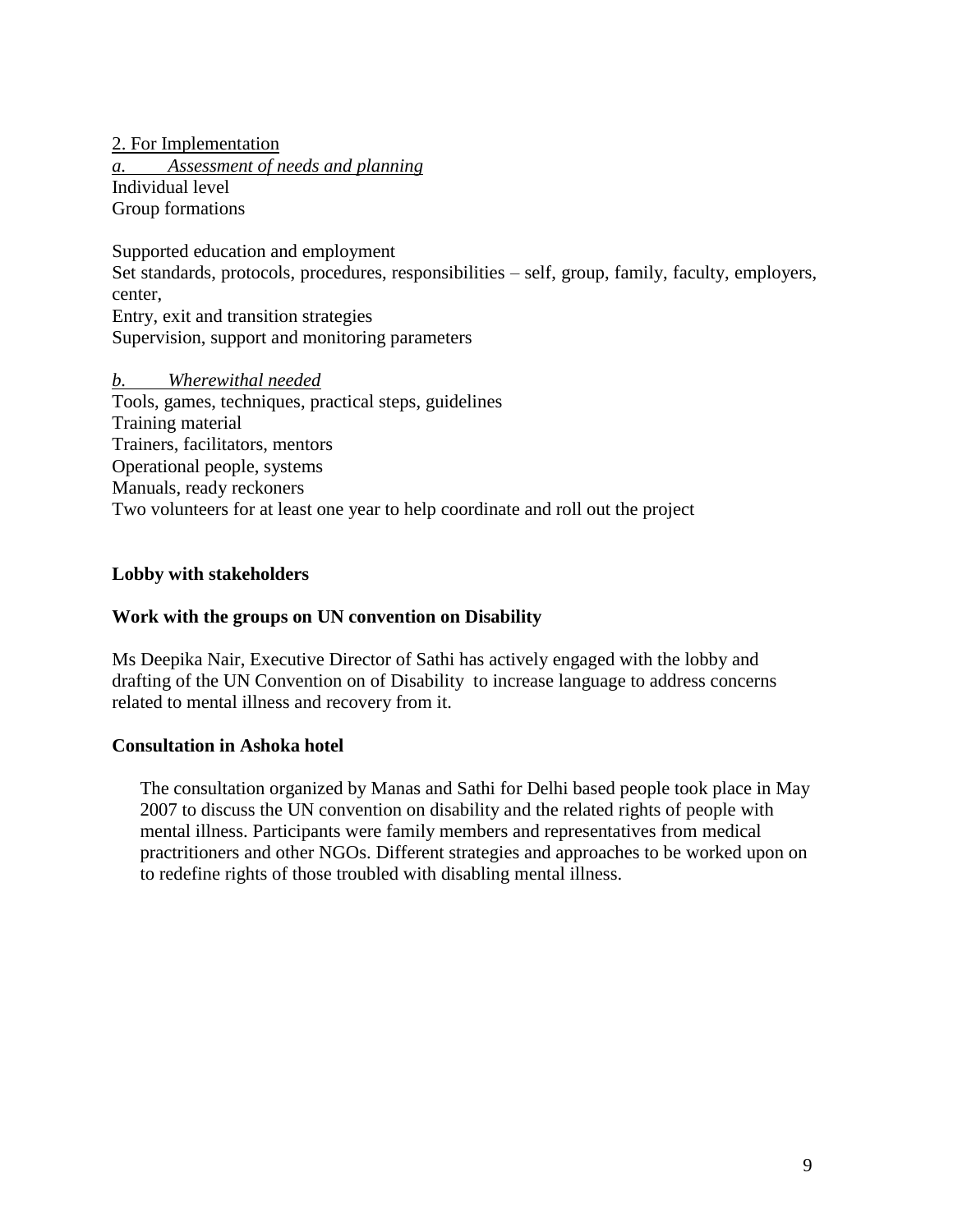# **Future plans**

## **\_\_\_\_\_\_\_\_\_\_\_\_\_\_\_\_\_\_\_\_\_\_\_\_\_\_\_\_\_\_\_\_\_\_\_\_\_\_\_\_\_\_\_\_ DMI**

Sathi plans to develop DMI based on learning from the women resources advocacy experience. A corporate consultancy firm has agreed to develop a business plan for the Aditha project and we are seeking partnership and participation in activities related with mental health advocacy and action. In this process we reached out to the Common wealth foundation, GTZ health programme and VSO.

#### **Women and resource Rights**

The women and resources work has to reach a logical conclusion of establishing a policy and related pilots. Local processes will be followed in four countries, while Sathi will pursue its own feils demonstration in Delhi. Without core funding support needs to be got through event based and consultancies work till Sathi business plan for itself eveolves.

## **Events and plans for 2008-2009**

#### *Local*

*Other countries* 

 **CWLR campaign Nigeria, Johannesburg, Kathmandu, Islamabad, Dhaka, Bishkek, Kampala, Edinburgh and Vancouver**

#### *India*

- **Sathi all for partnership interfaith Journey with Gujarat**
- **Advocacy to Indian national commission for women and national planning commission**
- **IGSSS national consultation and campaign,( January 2009)**
- **Delhi consultation ( 16th -17th) September 2008**
- **Punjab consultation on women and resource rights ( 6 August 2008 )**
- **IGSSS Uttranchal state workshop** with IGSSS partner, Sainio Ka Sangathan got togther different networks working on forest rights, Dalit and women groups(22nd May, 2008)objective: NGOs from different regions in the state updated themselves on how to strengthen work in the state . CWLR experience was presented to let groups know that work in other states was progressing towards making women resource owners *outcome: Groups listed and agenda for themselves*
- **Delhi Sansadhini meetings** with JWP, Nirmana, PWN and Sathi all for partnerships. $(6<sup>th</sup> - 17<sup>th</sup>$  May, 2008) objective: Develop demonstration framework for Sansadhini or a resourced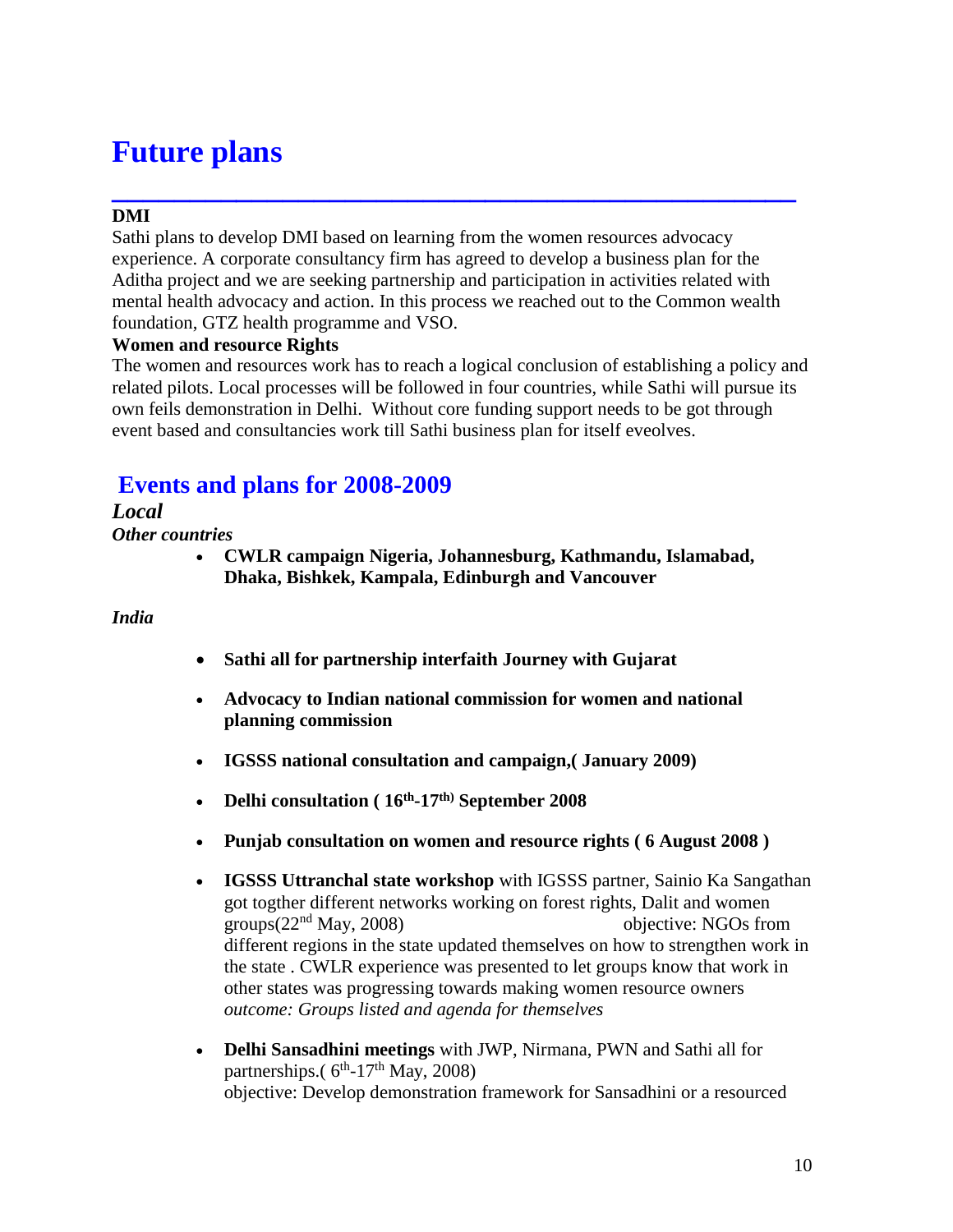woman pilot in Delhi

*outcome: Six meetings were held with three organizations field workers to explain to them how they could develop their work on women and resource rights that could be presented to NCW*

- **CWLR meeting** with GEAG, IGSSS, GLRF, Sabiha Hussain, Vinay Bhardwaj, Dhivya David, Shivani Bhardwaj, Manmohan Singh, Govind Kelkar, Seema Khot,  $(30<sup>th</sup>$  April, 2008) objective: To meet members to know update of thematic work
- **Presentation of discussion paper on who has done what on women and Land rights.** The paper authored by Dhivvya David and Shivani Bhardwaj was presented to a small group of people at UNIFEM office. UNIFEM was urged to take the issue on beyond its focus on HIV Aids and Property  $(30<sup>th</sup>$ April, 2008)

objective: UNIFEM commissioned Sathi all for partnerships to document and present civil societies engagement with the issue

*outcome: Sathi wrote about different actors work on the issue to understand the gaps. All work indicates that policies and laws need to be turned into land and property grants such that resource base of women across the globe increases in earnest.*

 **Meeting on bettering sex ratio in Punjab** organized by Voluntary health association of Punjab this event got Government, Faith leaders, medical practitioners and NGOs to discuss ways to stop the female infanticide in the state. $(27<sup>th</sup> - 28<sup>th</sup>$  April, 2008)

objective: To delve into strategy for increasing sex ratio in favor of women in the state

*outcome: CWLR work was shared to emphasize that situation of women in the state could alter with increased resources that women can own. Women from field experience went back with hope to work on the issue and report back in August 2008.*

- **Two-day Workshop to 'Understand the Steps Taken for Bettering Sex Ratio in the State of Punjab: New Challenges & Tasks Ahead' organized by** Voluntary Health Association of Punjab, Chandigarh with Indo Global Social Service Society, New Delhi at Indira Holiday home, Chandigarh (24<sup>th</sup>- $25<sup>th</sup>$  April 2008)
- **Western regional consultation on women's right to land and housing**  organized by Igsss and Action Aid at YMCA, Pune (9<sup>th</sup>-11<sup>th</sup> April 2008)

### *International*

- **FAO meeting Islamabad , Pakistan ( November 2008)**
- **World Urban Forum in Nanjing.( November 2008)**